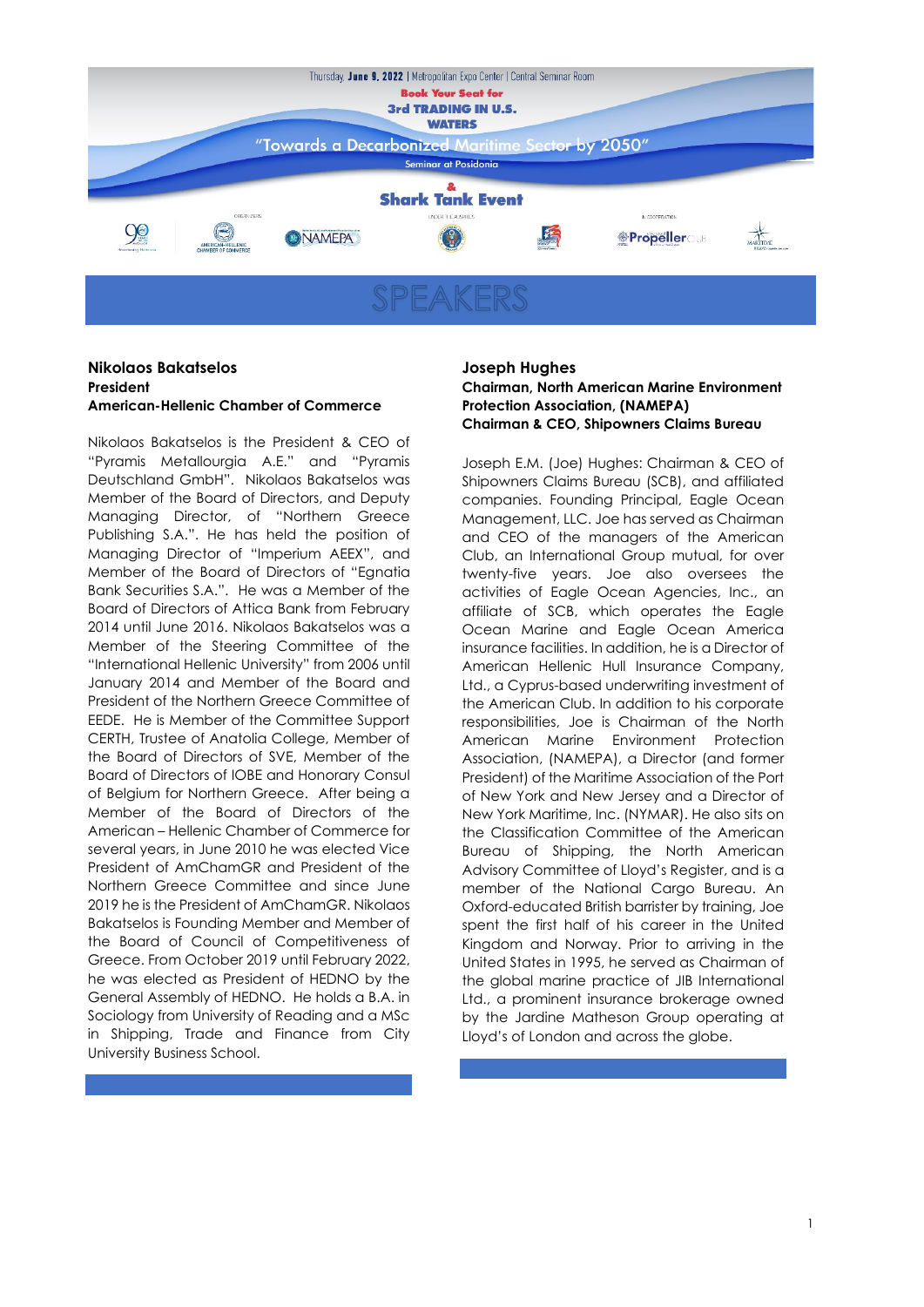#### **Yuri Ann Arthur Senior Commercial Officer Embassy of the United States in Athens**

Yuri Ann Arthur is the incoming Senior Commercial Officer for the U.S. Embassy in Athens. She will lead the Commercial Section of the Embassy, working on issues such as commercial diplomacy and trade advocacy, while also focusing on promoting U.S. commercial interests in Greece. Prior to being assigned to Greece, Yuri served in Manila as the Commercial Section Deputy, covering sectors including infrastructure, defense, ICT, and medical devices and pharmaceuticals. She served on the Embassy Deal team, working with interagency colleagues to identify project leads for possible private sector involvement and U.S. Government funding. Yuri also supported firms through advocacy in an attempt to secure transparent and fair evaluation of proposals. Utilizing her Japan experience, she also secured pathways for U.S. firms to partner with Japanese firms on Japanese Government funded big ticket projects in the Philippines. While in Manila, Yuri also led partnerships with like-minded foreign Embassy colleagues for a multilateral approach to policy issues, coordinating conferences to discuss policy issues of concern for the private sector with relevant government agencies in the Philippines. Prior to being assigned to the Philippines, Yuri was based in Tokyo, Japan where she handled the services and investment portfolio. She led delegations to key trade shows, worked with the State of Hawaii for an education trade mission led by the First Lady, accompanied Ambassador Kennedy to the SelectUSA Summit, was chosen to serve as Control Officer for the first international trip by Commerce Secretary Ross. In 2016, she was chosen to be Control Officer for the Iseshima G7 Summit. Before her Japan assignment, Yuri was a Mansfield Fellow, and also served in the West Los Angeles U.S. Export Assistance Center where she enjoyed counseling local firms on international market expansion and supporting the Asia Pacific Business Outlook Conference. Her first position with the Department of Commerce was in the Office of East Asia where she started as a trade specialist, and participated in trade dialogues with the Governments of Japan and Korea. Yuri started her career as an Information Officer at the Japanese Embassy. She also worked as an Account Manager for Japanese airline All Nippon Airways. Yuri has a B.A. in International Relations from the University of California San Diego, and graduate level certificates in

International Business and Program Management from Georgetown University. She has completed study abroad programs at both Keio University in Japan and the Chinese University of Hong Kong. She is married and has two children (one dog and one daughter.

#### **Costis Frangoulis President, International Propeller Club, Port of Piraeus CEO, Franman**

Costis J. Frangoulis is a Greek entrepreneur born in Athens, Greece, and a father of two daughters, Elli and Athena. He holds a B.A from the University of Richmond, U.K in Economics and Business Administration since 1988. He is the Founder, President, and CEO of Franman Group which he formed in May 1991. For 31 years now, Franman has provided a wide range of services to the shipping industry, focused on shipbuilding equipment, spare parts, ship repairs and service, ship supplies, maritime security, underwater cleaning services, cyber security and consulting. In year 1996, he founded Imperium Shipmanagement SA which managed and owned 5 handysize bulk carriers. After a decade and while the Dry Cargo market was booming, he decided to exit the market by taking advantage of the very high asset values at the time. Costis Frangoulis is the President of the International Propeller Club, Port of Piraeus, Vice President of the International Propeller Club of the United States, an Ambassador of the Sailors' Society in Greece, and a non-executive member of the board of Sfakianakis Group.

#### **George Pateras President, Hellenic Chamber of Shipping Deputy Chairman, Contships Management Inc.**

George D. Pateras, born in London, UK, and the father of 3 adult children, is the Deputy Chairman, Contships Management Inc. and since 2016 the Chairman of the Hellenic Chamber of Shipping. He Studied Engineering and Economics and holds a BSc in Marine Engineering from Newcastle University, MS in Marine Engineering and Naval Architecture from MIT and a PhD from Plymouth University. He is a Board member of the Hellenic War Risks Association and the Bahamas Shipowners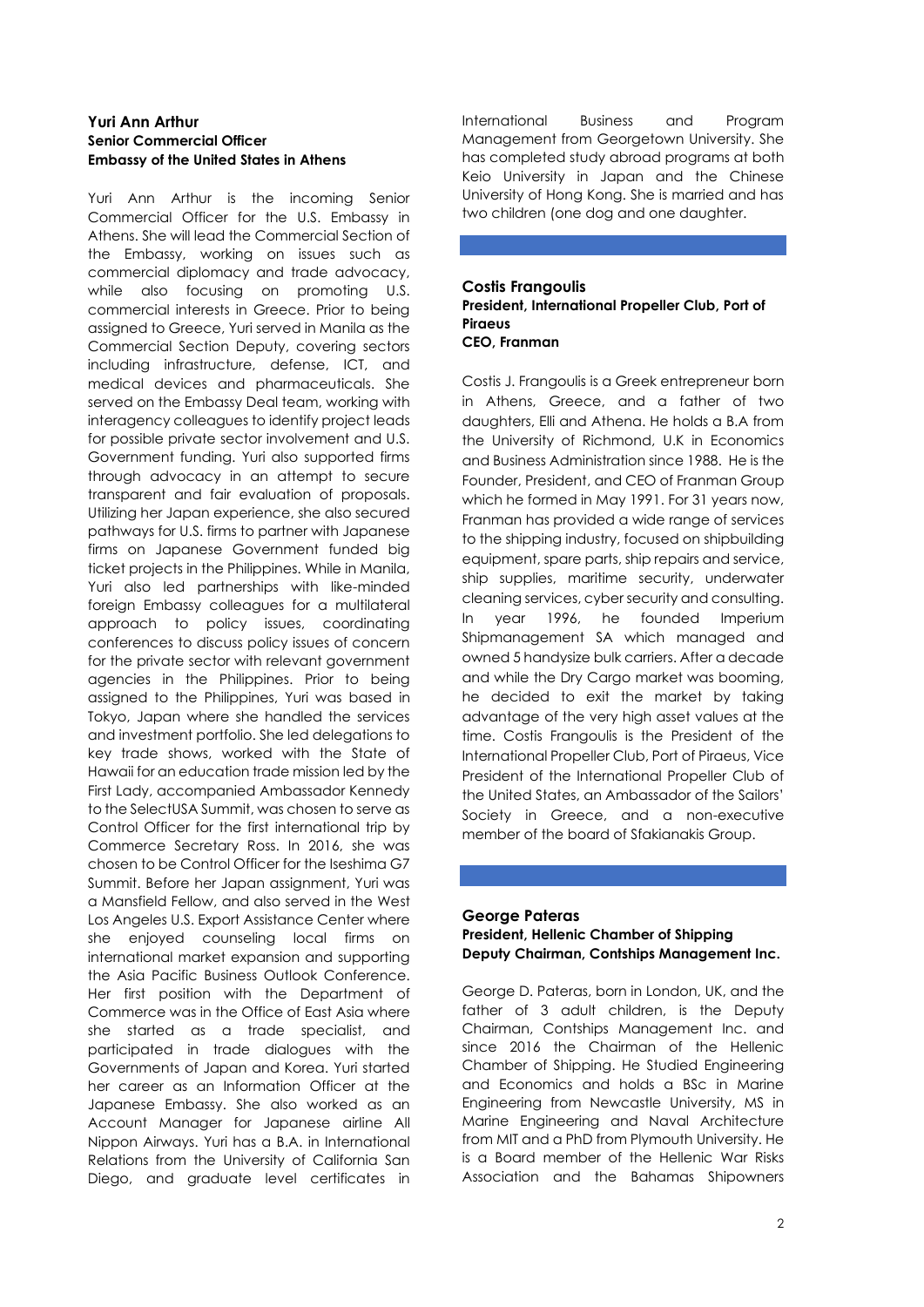Association, Chairman of the Hellenic Shipping War Risks Insurance S.A., Vice Chairman, NATO, PBOS now TG(OS) (2000-) and permanent advisor (AMSCC) of the Hellenic Ministry of Defense. Dr. Pateras has also served as the Chairman of the Bahamas Shipowners' Association (2011- 2015) and as a Board member of the Hellenic Seamen's Pension Fund (1984- 1993), Olympic Aviation (1991-1993), the Hellenic Chamber of Shipping (1986-2015), the Union of Greek Shipowners (1983-2004), HELMEPA (1996-1998), the BSA representative on International Chamber of Shipping (2011-2015) and Managing Director of Aegeus Shipping S.A. (1981-2018).

#### **Lieutenant Commander JB Zorn Chief, Inspections Division US Coast Guard Activities Europe**

As Chief of the Inspections Division for U.S. Coast Guard Activities Europe, Lt. Cmdr. Zorn leads a team of marine inspectors responsible for the Coast Guard's largest area of responsibility spanning across Africa, Europe, and the Middle East. In addition to representing the U.S. Flag Administration on board U.S. merchant and military ships for compliance with U.S. regulations and international conventions, Activities Europe also conducts construction oversight of foreign-flagged/built cruise ships planning to conduct U.S. operations. Prior to his current assignment, he served as a Coast Guard Congressional Fellow in the U.S. House of Representatives within a personal member office where he was responsible for policy research, legislative assistance, and communications for a broad portfolio of issue areas including Defense Appropriations, maritime, foreign/domestic trade, and taxation/budget. From 2016 to 2019, he served as Chief, Investigations Division and Public Affairs Officer at Sector Charleston, leading teams investigating marine causalities and mariner licensing suspension and revocation cases. Previously, from 2013 to 2016, he was assigned Chief, Vessel Security Division and Staff Naval Architect, Hull Division at the Marine Safety Center, where he was responsible for the approval of security plans for all U.S. vessels as well as technical engineering plan review of stability, structures, and sail rigging for a variety of inspected vessels. Prior assignments include Marine Inspections and Investigations at Sector Honolulu. A native of Maryland, Lt. Cmdr. Zorn earned a Bachelor of Science in Maritime

Operations and Technology, from the U.S. Merchant Marine Academy at Kings Point, New York in 2008; and a Master of Science in Systems Engineering, from the Naval Postgraduate School at Monterey, California in 2013. He holds a Third Mate Merchant Mariner License (Unlimited Tonnage, Oceans) with QMED endorsement.

#### **Jeanne Grasso Partner, Blank Rome Co-Chair, Maritime and International Trade Practice Group**

Jeanne M. Grasso is a partner at Blank Rome LLP and Co-Chair of the firm's Maritime and International Trade Practice Group. She counsels vessel owners and operators, charterers, and facilities in connection with regulatory compliance related to the U.S. Coast Guard, U.S. Environmental Protection Agency, U.S. Customs and Border Protection, and other agencies, including related to ballast water, emissions, port-State control, and coastwise trade. Jeanne handles internal and grand jury investigations and defense of administrative, civil, and criminal enforcement actions; counsels clients on risk mitigation strategies related to environmental incidents; advises on environmental compliance, pollution incident response, and coastwise trade; and conducts training seminars.

### **Patrick Ryan Senior Vice President, Engineering &Technology, ABS**

Patrick Ryan is Senior Vice President – Engineering and Technology for ABS. He is responsible for global engineering, digital engineering, rules and software, research and development, and the Global Ship Systems Group. Ryan is known for his vision and energy in digitizing maritime engineering and is leading ABS through their digitalization of Class in engineering, plan review, and beyond. His team has the unique responsibility to help ship owners, designers, and builders bring their plans into the digital world, and to lead the development of new technologies that will support remote and condition-based class services – all while never deviating from the ABS mission of making the world a safer place and protecting the impact on the environment. Ryan believes that digital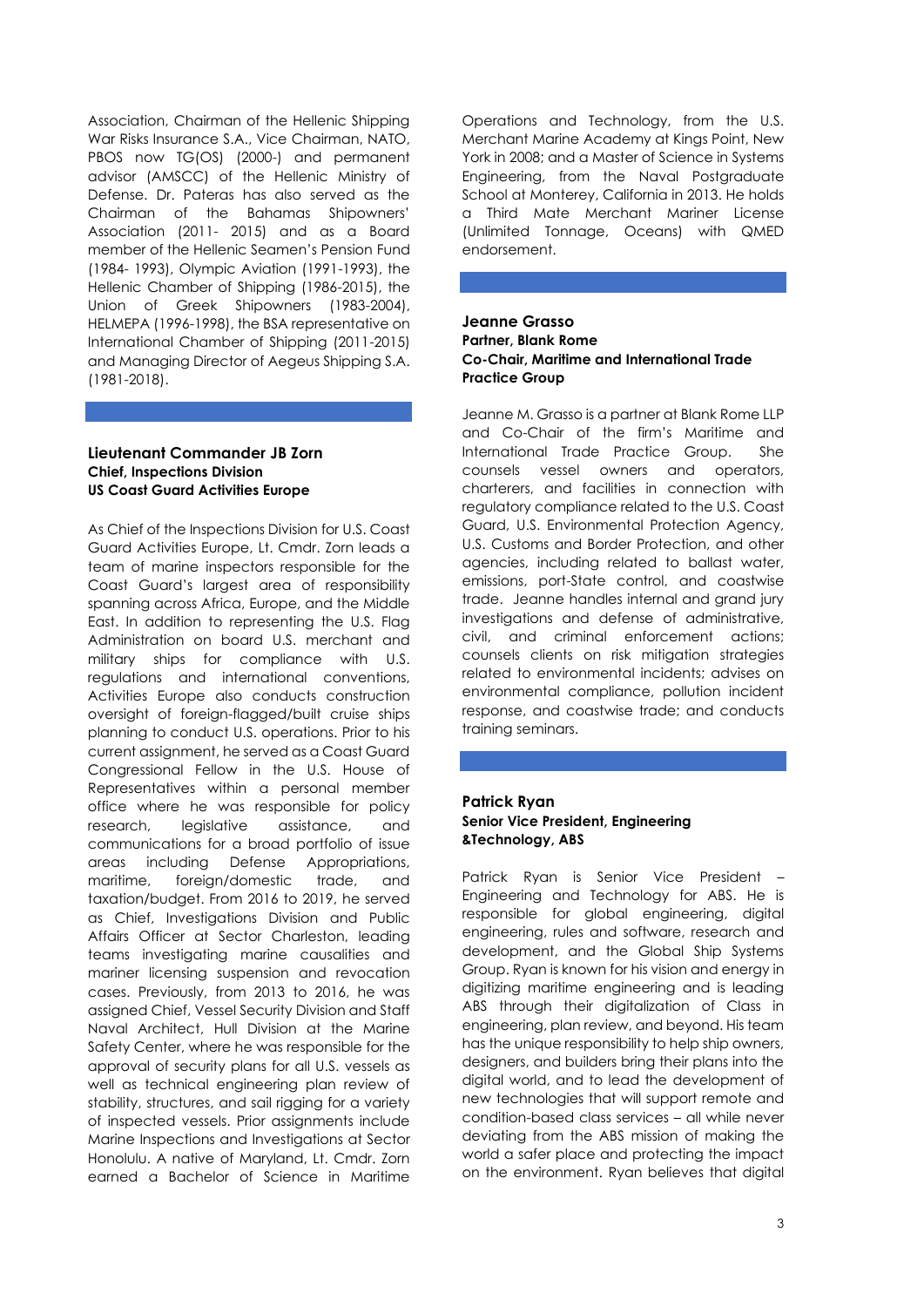technologies go hand-in-hand with the ABS mission. A naval architect, Ryan's career has always been focused on great ships. For over 20 years prior to joining ABS, he was in a design and construction role, and most recently responsible for digital innovation around those two big processes at Newport News Shipbuilding. Ryan was at the forefront of their digital transformation; he founded their digital innovation lab, led the development and implementation of CAE, CAD, and digital twin technologies to support Engineering and Design for several major shipbuilding programs, and held a senior position in Corporate Strategy where he wrote several of their digital strategies. Ryan has authored seven U.S. and international patents on industrial augmented reality technology, and in 2017, Smart Industry Magazine named him one of the "Top 50" industrial innovators in Smart Technology. Early in his career, he was well-known as a Navy computational fluid dynamic expert, and he won the prestigious Doug Ensor Award for his leadership and work in Naval hydrodynamics. Ryan is a SNAME member, has a bachelor's degree in Aerospace and Ocean Engineering, and a master's degree in Ocean Engineering, all from Virginia Tech.

#### **Cynthia Hudson CEO and Founder HudsonAnalytix**

Cynthia A. Hudson is CEO and founder of HudsonAnalytix, Inc., a global maritime risk consultancy serving the maritime transportation sector, headquartered in the Philadelphia region in the United States, and with offices across the United States and in Greece, Italy, and the United Kingdom. She is a forwardthinking leader in the industry, providing leadership on risk management challenges within the maritime transportation sector including cyber security risk management for shipping, ports, and terminals. In 1986, Cynthia Hudson founded what became HudsonAnalytix to provide emergency response, maritime project management, and maritime consulting services to maritime transportation interests; oil and energy, vessel owners/operators and insurers for more than 100 oil and hazardous material response incidents. Ms. Hudson led the firm into maritime security for ports and vessels, providing port vulnerability security assessment work at hundreds of ports and facilities worldwide. In 2016, she expanded the HudsonAnalytix cyber security initiative to design and deliver cybersecurity and cyber risk management solutions to maritime clients and provide cybersecurity expertise to governmental agencies. She has created and spearheaded projects such as CyberLogix and PortLogix, both of which are tools providing tailored cyber threat intelligence to senior port and shipping executives around the world. Throughout the maritime transportation industry, she is well-known and highly regarded for her work and contributions in her field. In 2016, Ms. Hudson was honored by the Organization of American States (OAS) Inter-American Committee on Ports with the Maritime Award of the Americas: Outstanding Women in the Maritime and Port Sector. Ms. Hudson serves on several Industry Boards such as the American Caribbean Maritime Association and the Maritime Academy High School in Philadelphia. She is President of WISTA Delaware River & Bay Chapter and a Director of the North American Marine Environment Protection Association (NAMEPA). She has been a speaker, panelist, and moderator at conferences across the globe.

# **Panagiotis Papagiannakopoulos EY Partner, Technology Consulting, EY South East Europe Cybersecurity Leader, Microsoft Alliance Leader in Greece**

After a 4 years' period working for an Oil & Gas Company in the IT & Security domains, Panagiotis joined EY in 2008. He is highly experienced member within EY's Consulting Practice, specializing in Technology services and Cyber Security. He is leading the Cyber Security, Data Protection & Privacy services in Southeast Europe and the EY EMEIA Microsoft Cloud Security Center of Excellence located in Athens. Moreover, he is leading several Cloud Infrastructure related offerings. He holds a BSc degree in Informatics, a MSc degree in Information System from Athens University of Economic and Business, while he is CISSP, CDPSE, and CISA certified. He is a frequent speaker in conferences, and business events, while he an occasional lecturer at the Athens University of Economics and Business.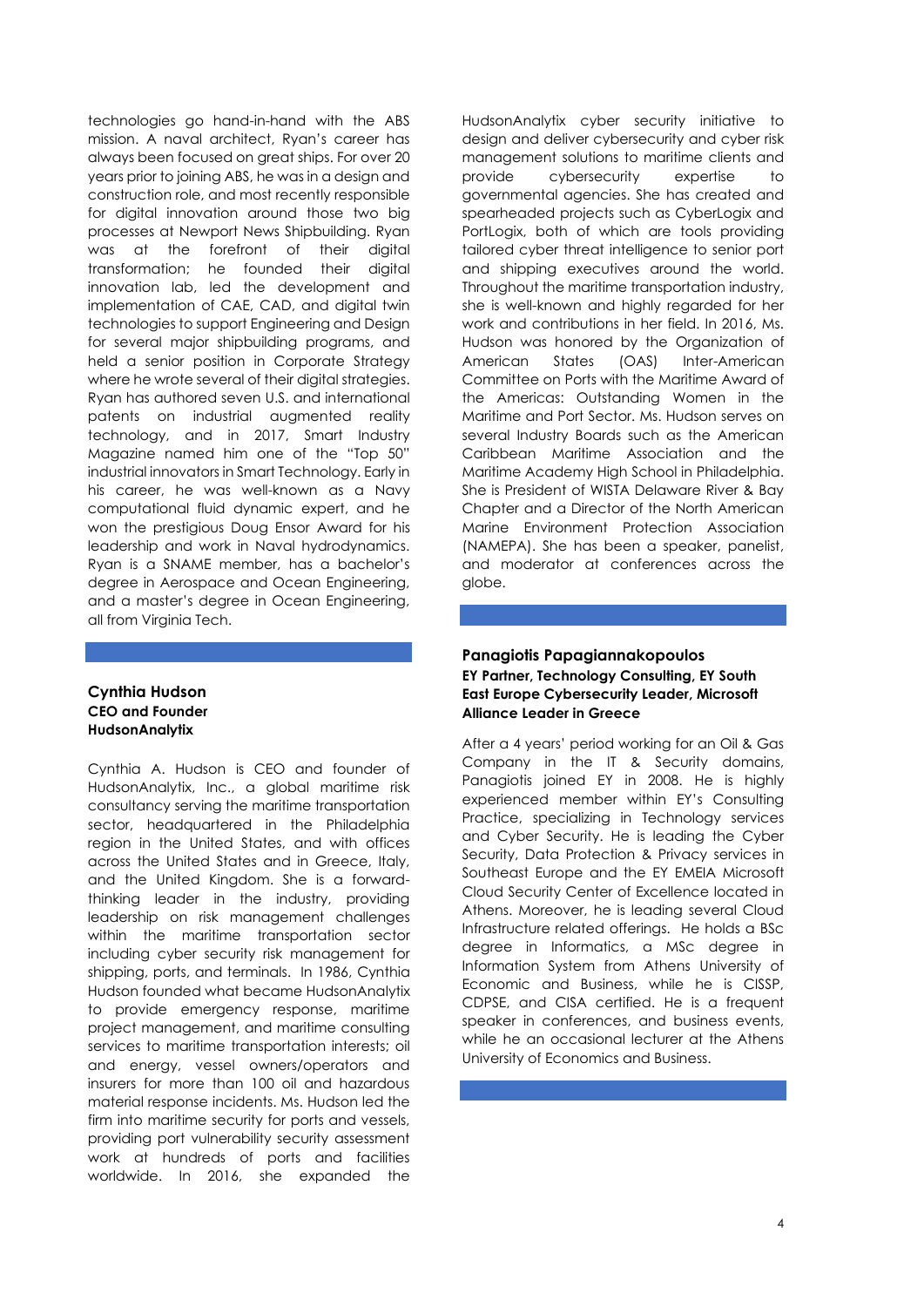# **Valia Demesticha Security Sales Leader IBM Greece & Cyprus**

Valia Demesticha is the Security Solutions Sales Leader for IBM Greece and Cyprus. She joined IBM in 2000, and since then she has undertaken various technical and sales positions with a focus on delivering innovative business solutions by utilizing the IBM software portfolio. She is working as Senior Security Sales Professional in the ΙΒΜ Technology Unit since 2014. Within her role, her main mission is to enable the adoption of advanced security related techniques in the daily business practice of companies. She is working with various organization in the promotion of technology adoption initiatives, smarter solutions, and process transformation. Valia Demesticha holds a BSc in Physics from the Kapodistrian University of Athens and a PhD in Telecommunications from the National Technical University of Athens

### **Katerina Zervonikolaki Cybersecurity Sales Engineer Performance Technologies**

Katerina Zervonikolaki is Cybersecurity Sales Engineer, responsible for the Business Development of Performance Technologies Cybersecurity solutions and services portfolio. She helps organizations identify, design, and implement solutions in order to be protected from modern threats and comply with mandates. She holds a BSc in Informatics from Athens University of Economics and Business.

#### **Eitan Yehuda**

## **Associate Director & Cybersecurity Expert BCG Israel**

*Experience* 

Hitachi Data System 2016-2017 Chief Technology Officer (Israel & EMED)

• Lead the technical team and the company technology vision. Work with customers C-level management.

IsraCard Ltd. 2013-2016 Chief Technology Officer & Head of Information Technology Department • Lead Isracard's innovation and technology and cyber teams: o Develop mobile & web applications to enable payments for end users and merchant's • Ensure 24/7 availability and security of the company's computer infrastructure • Transition the company's IT

infrastructure to 'cloud computing' o Develop database marketing using 'big data' technology • Manage 50 employees (e.g. software engineers, programmers, & operating personnel) • Preform Cyber Security risk analysis, audit & fraud assessments to safeguard the organization's critical data assets • Manage the company's Business Continuity Plan Israel Defense Forces 1988-2013 Lieutenant Colonel, Head of Information Technology & Cyber warfare unit • Built Cyber Defense unit for the Israeli Defense Forces' mission criticalsystems: • Managed a team of 140 engineers, programmers and operating personnel o Created unified operation-businesscentric security analysis service o Reduced the unit's critical data assets and prevented exposure to malicious activity • Developed inhouse methodology for risk analysis and security review • Managed peripheral infrastructure & information systems of 120,000 user; Developed and managed the Navy's data center • Oversaw the implementation of a SAPbased ERP system • Economic Operation procurement of computing services (hardware and software) • Led cooperation efforts with intelligence agencies worldwide

Lieutenant Colonel, Chief Information Officer and Head of Technology Unit, Israeli Navy • Led the Navy's information technology branch, comprised of 110 engineers, programmers & technicians • Designed & implemented cyber security for naval combat systems • Developed & maintained applications for navy users *Education* 

Maritime cyber security research (PhD trac) – current position

Political Science & National Security, command and governances, February 2006, National Security College of the Israeli Defense Forces

Master of Sciences, Statistics & Applied Probability, actuary, and risk analysis studies; Graduate thesis: "Development of Statistical Distributions of Data Loss (voice & video) over Data Communications Networks"; October 2005; Haifa University (Israel)

Masters on Business Administration Information Systems; Graduate Thesis: "Implementation of ERP systems"; graduated October 2002; Derby University (England)

Bachelor of Arts, Computer Science and Statistics, graduated October 1998; Technion College (Israel).

Military Service: 1988-2013, Lieutenant Colonel (retired).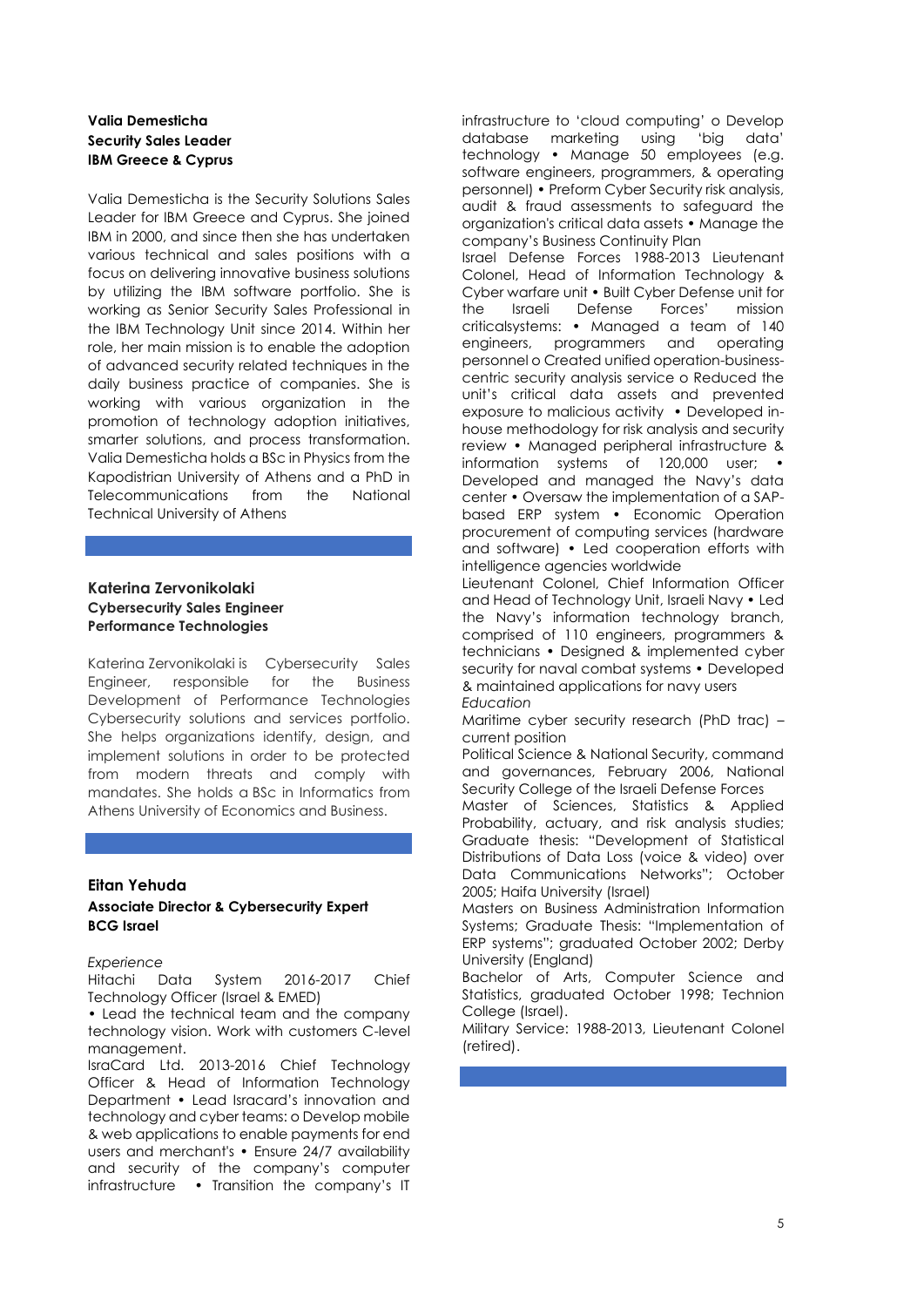### **Yannis Maniatis f. Minister of Environment, Energy and Climate Change**

#### **Assoc. Professor, University of Piraeus**

Dr. Eng. Yannis Maniatis was an Assoc. Professor at the Aristotle University of Thessaloniki, and since 2002 is Assoc. Professor at the University of Piraeus. Visiting Professor at the Institute of Economic Geography, University of Bonn.

Director of the MSc *"Climate Crisis and Information and Communication Technologies".* Director of the *"Environmental and Energy Policies and Systems"* Laboratory. Political: - Member of the Greek Parliament (2004 - 2019) - Minister of Environment, Energy and Climate Change (2013 - 2015)- Secretary General of the Ministry of Transport and Communications (1998 - 2001)

Academic fields: Energy and Transportation Policies and Systems - Environmental Management and Climate Change Innovation Management and Digital Entrepreneurship - Systems and Policies of Smart Energy, Digital Agriculture, Smart Cities

Books - Publications

- 1. Maniatis, Y. (Scientific Adviser), Sokou K. (2022), "Squaring the energy Transition Circle in Southeast Europe and the Eastern Mediterranean", Atlantic Council eds, Washington D.C.
- 2. Maniatis, Y. (2020). "Green Development: The Answer to Climate Crisis", diaNEOsis Eds, Athens
- 3. Maniatis, Υ. (2016). "Structural Reforms and Progressive Patriotism", Papazisis Eds, Athens.
- 4. Maniatis, Υ. (2012). "Energy and Natural Resources: National Pillars for Development", Livanis Eds, Athens.
- 5. Maniatis, Υ. (2009). "The Challenge of Green Development", Livanis Eds, Athens.
- 6. Maniatis, Υ. (1993). "Geographic Information Systems and Environmental Monitoring", Ziti Eds, Thessaloniki.

## **Antonis Ekonomidis Sustainability Solutions Leader IBM Greece & Cyprus**

Antonis Ekonomidis holds the position of the Sustainability Solutions Leader at IBM Greece and Cyprus. He started his carrier in IBM in 2006 and has 15 years of experience in Account Management in the Financial Services Sector. Prior to IBM, he worked as an IT Consultant and Project Manager in various projects in Greece and abroad. He holds a BSE in Electrical Engineering & IT and MSc in Telecommunications.

### **Vassilis Panagoulias Principal Industrial Goods / Shipping Boston Consulting Group**

Vassilis Panagoulias is a Principal at BCG Athens and a core member of the BCG Industrial Goods team, focusing on shipping. He has 12 years of international experience in shipping, strategy and finance. Vassilis is a core member of BCG's global shipping decarbonization team and is leading the shipping efforts in Greece. He joined BCG in 2017 and has had a key role in the development of BCG's activities in Greece in the Industrial Goods and shipping space. Over the last years he has led large strategy, digital transformation and venture building projects for shipping companies and energy players in Europe, Middle East and Southeast Asia.

### **Vasilis Kopelas**

### **Vice President of Corporate Strategy and Business Development Advent Technologies Holdings Inc.**

Vasilis Kopelas is the Vice President of Corporate Strategy and Business Development in Advent Technologies Holdings Inc. He holds extensive experience in the automotive and fuel cell industries, having established a successful 15 year career working for Toyota Motor Europe, and Jaguar-Landrover, serving in multiple senior roles across different functions, such as R&D, Sales & Marketing, Business Strategy, and countries, including Belgium, Japan, and Russia. Over the past 3 years, Vasilis Kopelas served as Manager (Business Development) of Toyota Motor's Fuel Cells Business Group in Brussels Belgium, being responsible for the corporate fuel cell strategy development, the popularization of fuel cell technology solutions in a variety of sectors and applications, actively contributing to Toyota's vision towards the creation of a hydrogen society in the EU region. Vassilis Kopelas holds MSc in Automotive Product Engineering from Cranfield University in UK and a MSc in Aeronautical Engineering from University of Patras in Greece.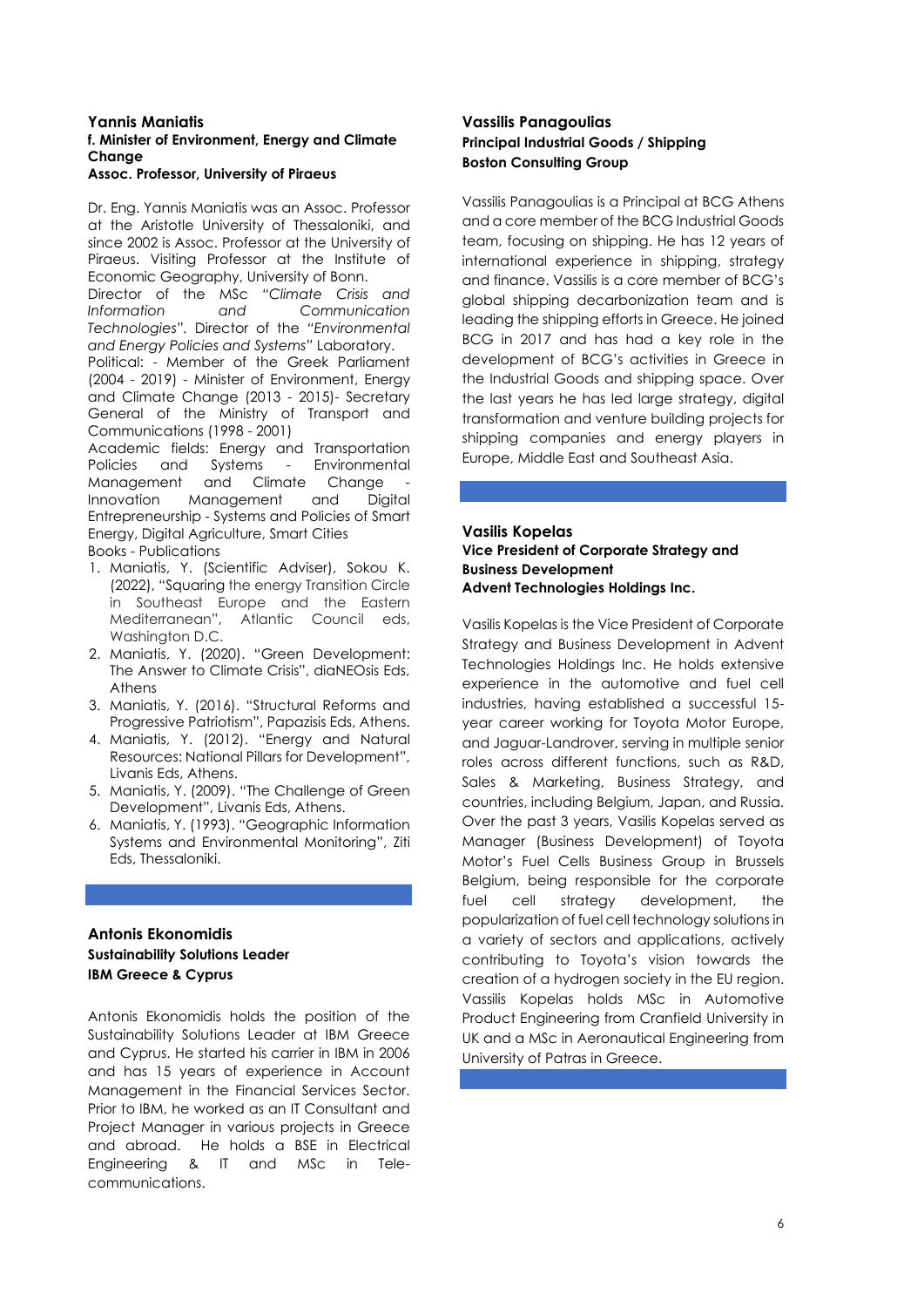### **Dimitrios Patrikios CEO Kyklades Maritime Corporation**

CEO of Kyklades Maritime Corporation, with 33 years of shipping experience, the last 14 years in senior positions.

Member of INTERTANKO Executive Committee Member of the Classification Societies Greek Committee; DNV, NK, ABS and BV

Fellow Member of ICS (Institute of Chartered Shipbrokers)

Ex-Vice President of Propeller Club of Piraeus He was born and raised in Athens. He holds a BSc in Mathematics from the University of Athens, a BSc in Business Administration from the University of Piraeus, a MSc in Management Science from the Imperial College. Inspirational Quote: '*Be flexible to new ideas, follow your instinct and be resilient to changes*'.

# **Floriana Farrar Vice President & Chief Legal Officer Patriot Contract Services**

Boriana Farrar is a Vice President and Chief Legal Officer Patriot Contract Services LLC a leading maritime operator in the US and international space. Boriana Farrar brings in seventeen (17) years of legal experience. Boriana holds a master's degree in Admiralty & Maritime Law from Tulane Law School and another master's degree in International Law from the University of San Diego School of Law. She has a thorough international background, having pursued her legal studies not only in the U.S. but also in her native Bulgaria, the U.K. and the Netherlands. In addition to her native language, she is fluent in English, Russian and German. Previously, Boriana was a Vice President, Senior Claims Executive and Counsel at the American P&I Club in New York of which Patriot is a member. She handled variety of P&I claims with focus on personal injury crew and passenger claims, casualties, charter party and contract disputes. Boriana also served as a Business Development of the Americas and was responsible for marketing and production in this region. Before joining the Club, Boriana was a partner at a prominent New York maritime law firm Hill Betts & Nash LLP. There, as a partner in its maritime practice, she had responsibility for conducting a broad range of litigation in the area οf maritime disputes in both federal and state court, including matters involving personal

injury, maritime casualties, breach of contract and various other insurance defense disputes. Boriana Farrar is a President of Women International Shipping and Trading Association (WISTA), Board member and Chair of Development Committee of Seamen's Church Institute (SCI) and Chair of Marine Insurance and Claims Association (MICA).

## **Captain Robert Hughes Chief Operating Officer Genco Shipping & Trading Limited**

Captain Robert Hughes has served as Genco's Chief Operations Officer since January 22, 2019 and has over 20 years of experience in the shipping industry both at sea and ashore, with a focus on vessel and cargo operations, customer relations and strategic planning. Before becoming their COO, Captain Hughes was employed by one of the largest charterers of dry bulk tonnage, Cargill Ocean Transportation, as the Americas Operations and Global Technical Manager. He holds a Bachelor for Science degree from the US Merchant Marine Academy, a Master of Business Administration from Molloy College, and a Master of Arts in Strategic Studies from the US Army War College, and actively maintains a US Coast Guard Master of unlimited tonnage any oceans license.

## **Carleen Lyden Walker Co-Founder/ Executive Director, NAMEPA Chief Evolution Officer, SHIPPINGInsight**

Carleen Lyden Walker is the Chief Evolution Officer of SHIPPINGInsight, leveraging off her experience as a marketing and communications professional in the commercial maritime industry with over 40 years of experience. She specializes in identifying, developing and implementing strategic programs that position SHIPPINGInsight as the most effective forum for shipowners and solution providers to advance optimization and innovation in the maritime sphere. In 2015, Ms. Lyden Walker was appointed a Goodwill Maritime Ambassador by the International Maritime Organization (IMO). She is a member of WISTA (Women's International Shipping and Trading Association), the Connecticut Maritime Association, WIMAC (Women in Maritime Association, Caribbean) and is a Past-President